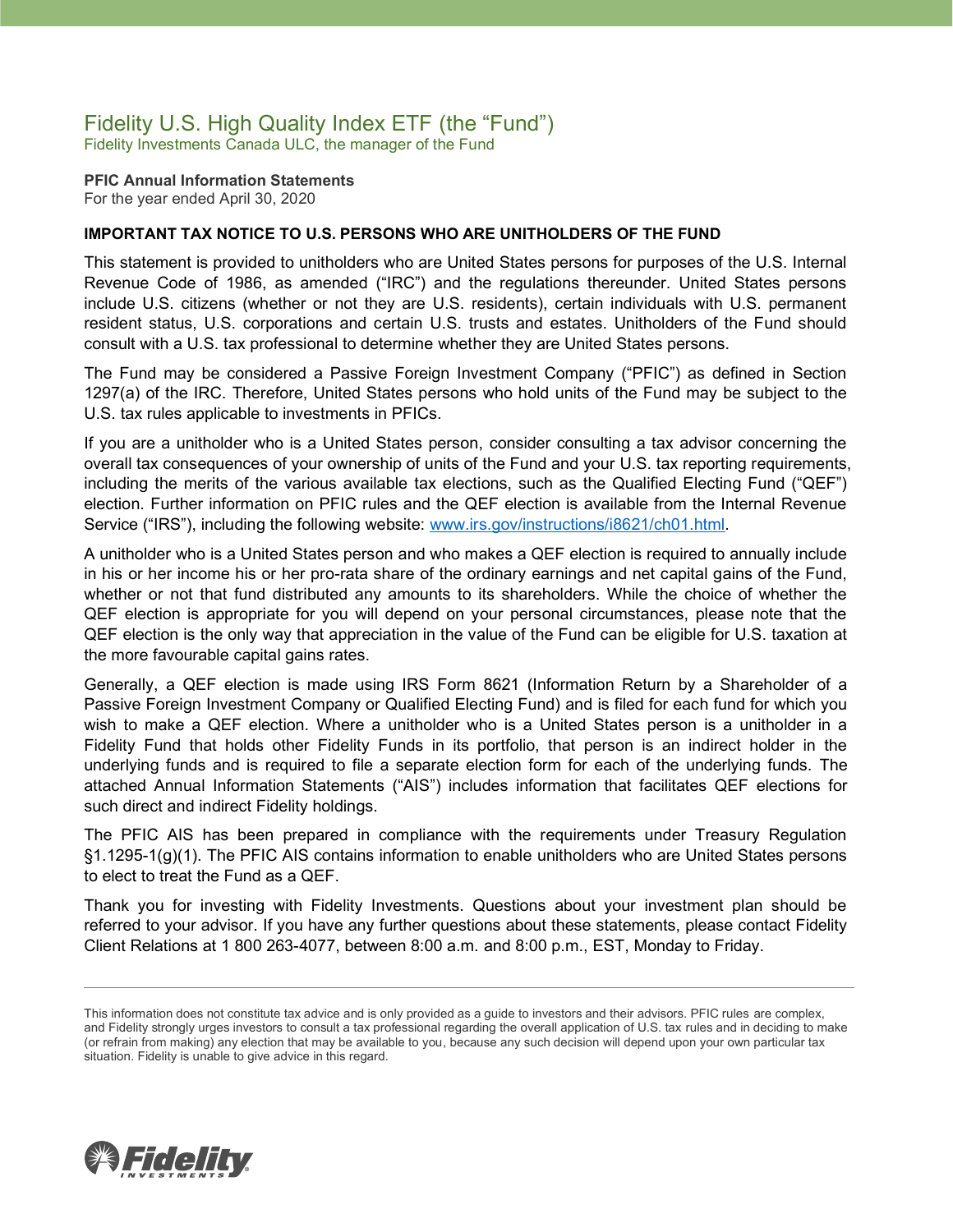# Fidelity U.S. High Quality Index ETF

#### **PFIC Annual Information Statements (US\$)**

For the Fund's PFIC taxation year ended April 30, 2020

- 1. This Information Statement applies to the PFIC taxation year of Fidelity U.S. High Quality Index ETF (the "Fund") commencing on May 1, 2019 and ending on April 30, 2020.
- 2. The per-unit, per-day amounts of ordinary earnings and net capital gains of the Fund and its lower-tier Fund(s) as applicable, for the period specified in paragraph (1) are provided in the table:

| <b>FIDELITY FUND HELD DIRECTLY</b>                         |                                       | <b>ORDINARY</b><br><b>EARNINGS \$</b> | <b>NET CAPITAL</b><br><b>GAIN \$</b>             |                                              |
|------------------------------------------------------------|---------------------------------------|---------------------------------------|--------------------------------------------------|----------------------------------------------|
| Fidelity U.S. High Quality Index ETF                       |                                       | 0.00716307                            | 0.00001733                                       |                                              |
| <b>FIDELITY LOWER-TIER FUNDS HELD</b><br><b>INDIRECTLY</b> | <b>ORDINARY</b><br><b>EARNINGS \$</b> | <b>NET CAPITAL</b><br><b>GAIN \$</b>  | <b>FUND'S U.S. TAX</b><br><b>YEAR COMMENCING</b> | <b>FUND'S U.S. TAX</b><br><b>YEAR ENDING</b> |
| Fidelity U.S. Money Market<br><b>Investment Trust</b>      | 0.00000155                            | 0.00000000                            | May 1, 2019                                      | April 30, 2020                               |

To determine your pro-rata share of the amounts of ordinary earnings and net capital gains of the Fund and each of its lower-tier Fund(s) held directly and indirectly, as applicable, multiply the per-unit per-day amounts indicated above by the number of units of the Fund held and the number of days you held the units during the Fund's PFIC taxation year.

Here is an example to illustrate the calculation using the per-unit, per-day factors.

You own 100 units of Fund A from the period May 1, 2019 through October 31, 2019. You purchased an additional 100 units of Fund A on November 1, 2019. You did not sell any units of the Fund at any time during the year. Fund A has a PFIC taxation year end of April 30, 2020.

The Fund's ordinary earnings were \$0.001 per unit, per day.

Result: Your ordinary earnings for 2020 of the directly held Fund are (\$0.001 \* 183 days \* 100) + (\$0.001 \*181 days\* 200) = \$54.50

Use the same calculation method in the example above to determine your pro-rata share of the amounts of ordinary earnings and capital gains for any applicable lower-tier Fund(s).